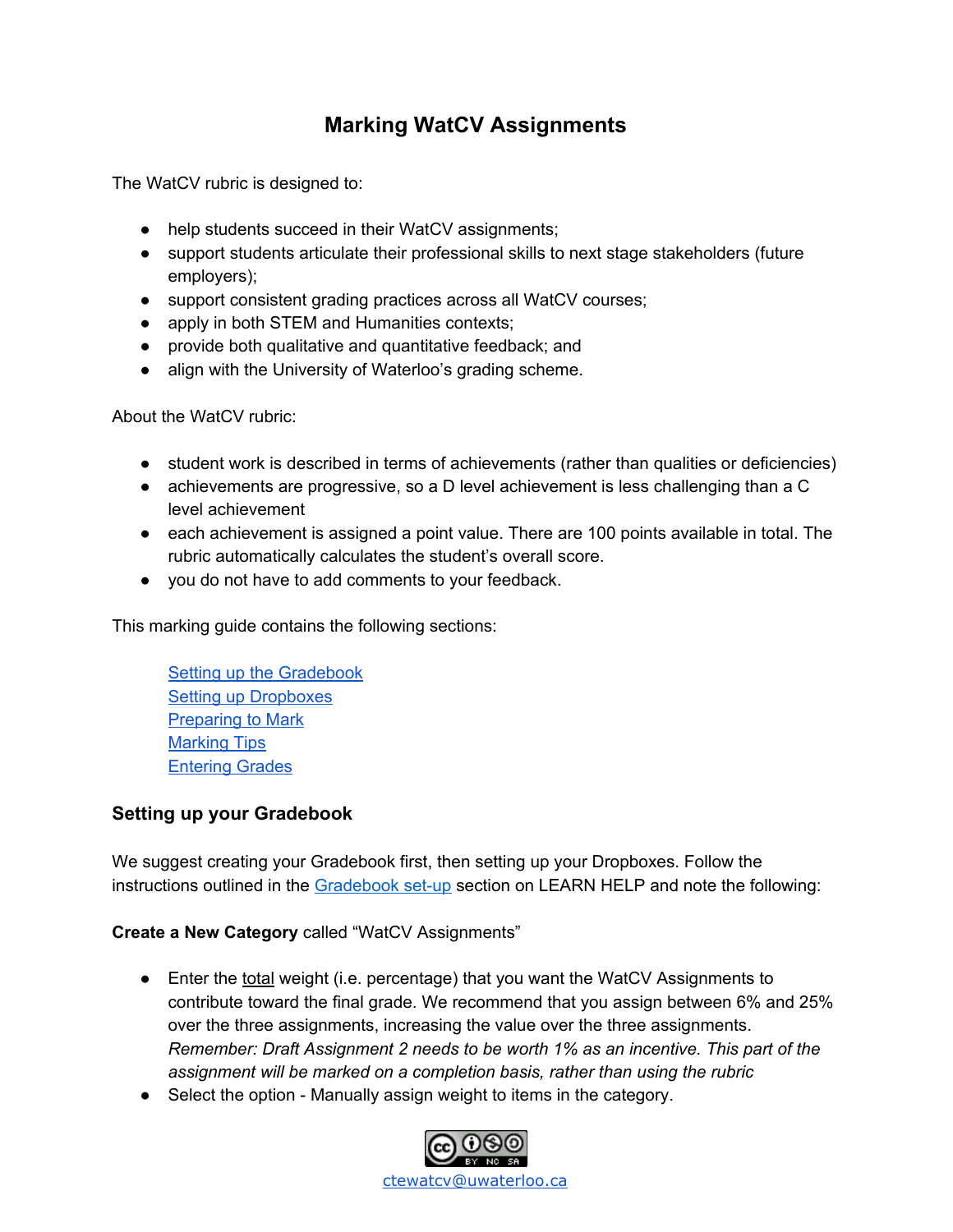## **Create a Grade Item** for each of the WatCV Assignments

- From the **Manage Grades** area, click **New** and choose **Item** from the drop-down menu.
- Select **Numeric**.
- Enter a **Name** for the grade item (e.g. WatCV Assignment 1).
- Associate each grade item with the **WatCV Assignments** category you created above by selecting it from the **Category** drop-down list.
- Enter the value you want the item graded out of in the **Max Points** field.
- **●** Since you are using a category and have selected, "Manually assign weight to items in the category", enter the **Weight** you want the grade item to contribute to its category. You are entering in what percentage each grade item in the category accounts for the category as a whole, i.e., the category is worth a certain percentage of the final grade. Each grade item will be calculated to contribute to 100% of the category, NOT towards the percentage of the total course grade.
	- **o** For example, if your category is 25% of the total grade in your course, and WatCV 1 contributes to 5% of the total grade, then its category weighting would by 20% (i.e.  $5/25 = 0.2$ ):

If you have problems setting up your Gradebook, please contact your CTE [Faculty](https://uwaterloo.ca/centre-for-teaching-excellence/people-profiles/category/76) Liaison, or [learnhelp@uwaterloo.ca](mailto:learnhelp@uwaterloo.ca).

# <span id="page-1-0"></span>**Setting up Dropboxes**

Follow the instructions outlined in the **[Dropbox](https://uwaterloo.ca/learn-help/instructors/dropboxes) set-up** section on LEARN HELP and note the following:

- Create a dropbox folder for each WatCV assignment (i.e., WatCV 1, WatCV 2 draft, WatCV 2, and WatCV 3). Each WatCV Dropox folder should be an individual submission **EXCEPT WatCV 2 draft.** This folder should be a group submission and set up so that the entire class can see each other's submission.
- To organize your WatCV folders into a category, click **New Category** and enter "WatCV Assignments"
- Select the corresponding **Grade Item** you will link your folder to from the dropdown list.
- You can change how many files users can submit and which file(s) you will see under the **Submission Options** section. Under **Files allowed per submission,** select **unlimited.** Under **Submissions,** select '**only the most recent submission is kept'.**
- **●** You can set your **Due dates** under the **Restrictions tab**, under **Availability.**

# <span id="page-1-1"></span>**Preparing to Mark**

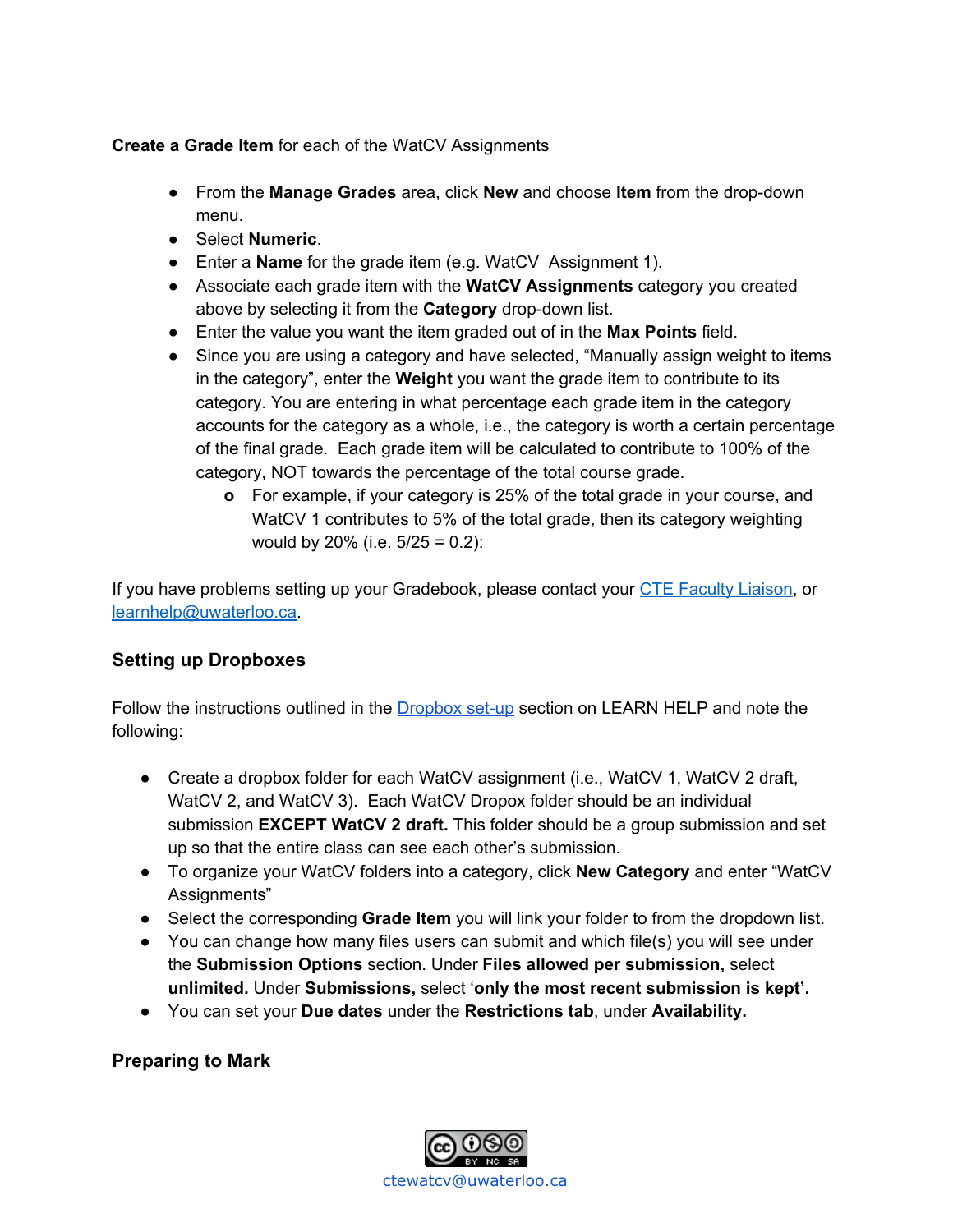#### **Before you Begin:**

- ❏ Review the instructions for the WatCV Assignment you are grading.
- ❏ Review the STAR Format.
- ❏ Review the WatCV Rubric. Start at the top left corner of the rubric and work from left to right across each row. Read the description of the achievement in each cell.
- ❏ Log in to the LEARN site for your course and open the Gradebook for the WatCV Assignment you are grading.
- ❏ Open your electronic copy of the [WatCV](https://watcv.uwaterloo.ca/rubricdemo/) Rubric **.** You will be prompted login to The University of Waterloo Central Authentication Service (CAS)

*IMPORTANT: use CHROME while you are marking, as there have been some difficulties associated with using Internet Explorer and Firefox. If you are using Firefox make sure you do the following: in the Print window, under Appearance, click "Print background colours".*

1. Go to **Grades** and click on '**Settings**' in the top right-hand corner of the page

|                     |        | Course Home   Course Materials v   Connect v   Assessments v   Grades |                |  | Reports   Course Admin |                   |
|---------------------|--------|-----------------------------------------------------------------------|----------------|--|------------------------|-------------------|
| <b>Enter Grades</b> |        | Schemes<br>Manage Grades                                              | Setup Wizard   |  |                        | <b>森 Settings</b> |
| Import              | Export | Export Adjusted FinalGrades for Quest                                 | More Actions * |  |                        |                   |

2. The first heading should be **'Managing View Display Options'**. Ensure that the **Username** field is selected (by default it is not, and this will have to be turned on every single LEARN course using this grading method) and click **Save** (this will only have to be completed once per course).



- 3. Select **Manage Grades**
- 4. Find the assignment you want to grade (for example, WatCV Assignment 1) and click the **dropdown arrow** beside the assignment name and select **Enter Grades**

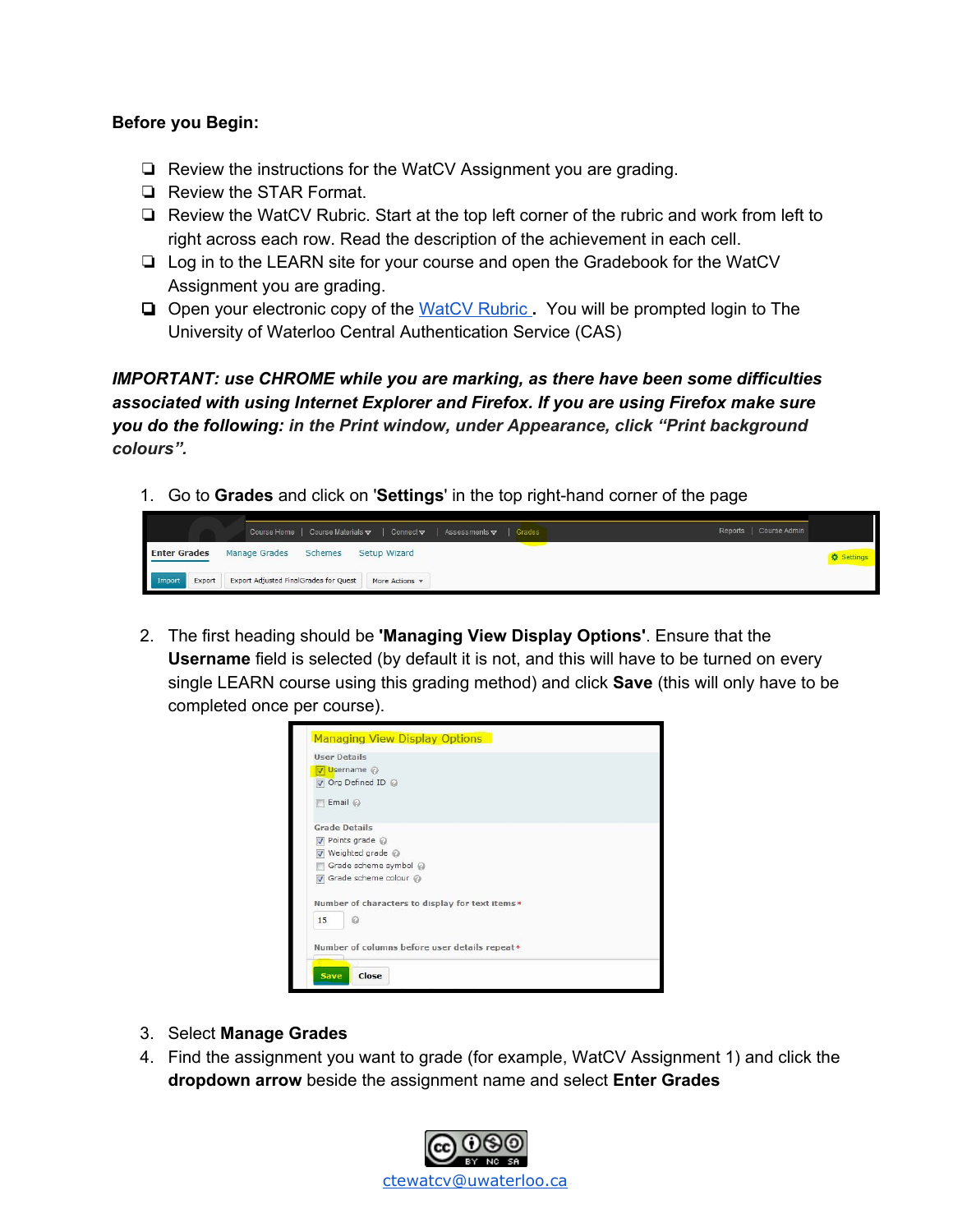

- 5. From the list showing all users, in the first column, sort by username, or lastnamewhatever works best for you, by clicking on heading '**username**', or '**lastname**'. In this example, we've sorted by username.
- 6. In the second column, **Submission**, you are looking for an **icon** this indicates that the student has submitted the link to their WatCV along with the screenshot of the WatCV. (Screenshots are necessary in order to have a record of students' WatCV at the time it was submitted)

**Note:** for the Draft WatCV 2 assignment, you will not be using the rubric, and will be giving a mark for submitting the draft assignment to the Dropbox. If there is an icon in the **Submission** column, **enter a mark of 1** (or the grade you have determined for your class). **Enter 0** into the Grade area if there is not an icon to the left of the Grade column under submission.

| <b>La</b> Email<br>Grade<br>Clear |                   |       |                                          |        | 200 | $\overline{\phantom{a}}$<br>per page |
|-----------------------------------|-------------------|-------|------------------------------------------|--------|-----|--------------------------------------|
| Username ., First Name, Last Name | <b>Submission</b> | Grade | Weighted Grade Scheme Feedback Event Log |        |     |                                      |
| eports3, Student, ePortfolio      | they              | 100   | $-1 -$                                   | $-9/6$ | 員   |                                      |
|                                   |                   | 100   | $-1-$                                    | $-9/6$ | 美   |                                      |
| basummer, Test Student, basummer  | ۳                 | 100   | $-$ / $-$                                | $-9/6$ | 黒   |                                      |

7. Copy the student's username and paste this username into the WatCV rubric. Add the assignment name into the WatCV rubric. This information is automatically filled in at the bottom of the rubric where the final mark is displayed.



8. Go back to the Gradebook and click the **icon** in the **Submission** Column beside the student's name you have just pasted into the rubric. This will take you to the '**Evaluate**

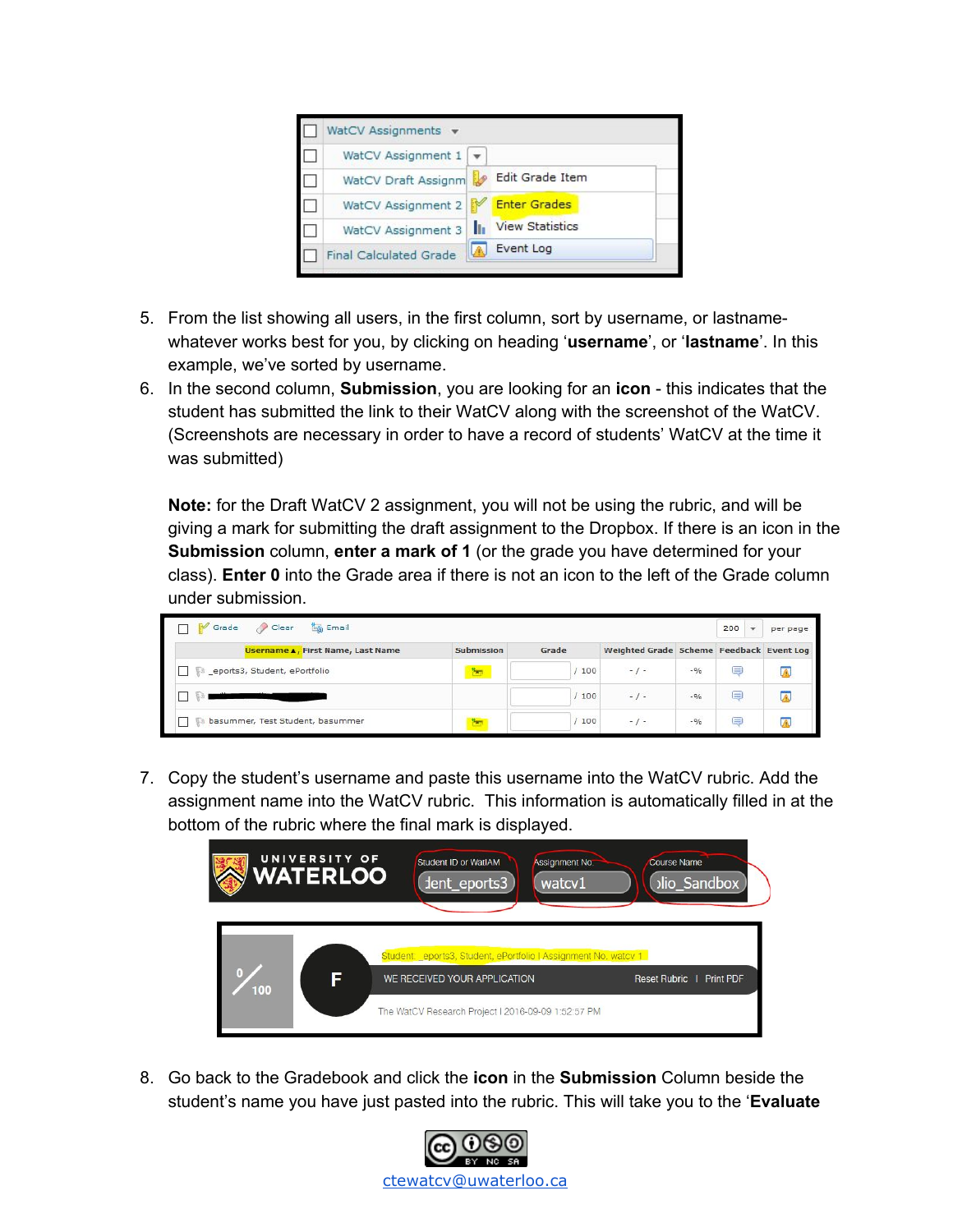**Submission'** page, which should open in a new tab. If it does not, you can right click on the icon and select '**Open link in new tab'** option

9. You will see the student's username on the right hand side. On the left hand side, you'll see the name of the submission, a link to the screenshots that the student has uploaded of his WatCV at the time of submission. To mark the WatCV submission, click the **link** found in the comments area. You may have to copy and paste the link into a new tab in your CHROME browser if you can't click the link to open the WatCV.



# <span id="page-4-0"></span>**Marking Tips**

- 1. Starting at the top left corner of the rubric, mark **ePortfolio design** first. **Scroll quickly** through the student's whole ePortfolio. Work from left to right across the rubric row. Read the description of the achievement in each cell. If there is evidence in the student's submission of the achievement described, click the cell/button. Please note that there is no save function, as the rubric is not linked to any database which can store the saves. Rather, you will be converting the file to a PDF once you have calculated the final score. Once converted to a PDF you will not be able to make any changes to the rubric.
- 2. To mark **organization of reflection**, **skim each section** of the student's 500 word reflection.
- 3. Mark the **situation/task** section.
- 4. To mark the **'my actions'** section, **start by skimming** the section and look for sentences and phrases that start with "I" + an action verb (for example, "I practiced", "I developed", "I paid close attention", etc.) Once you have noted all the "I" + action verbs, **look for more detailed examples** of these actions as supporting evidence immediately near these claims. Often, students will use such sentence starters as "for example," or "specifically" to introduce the evidence. **Note:** These details represent the most

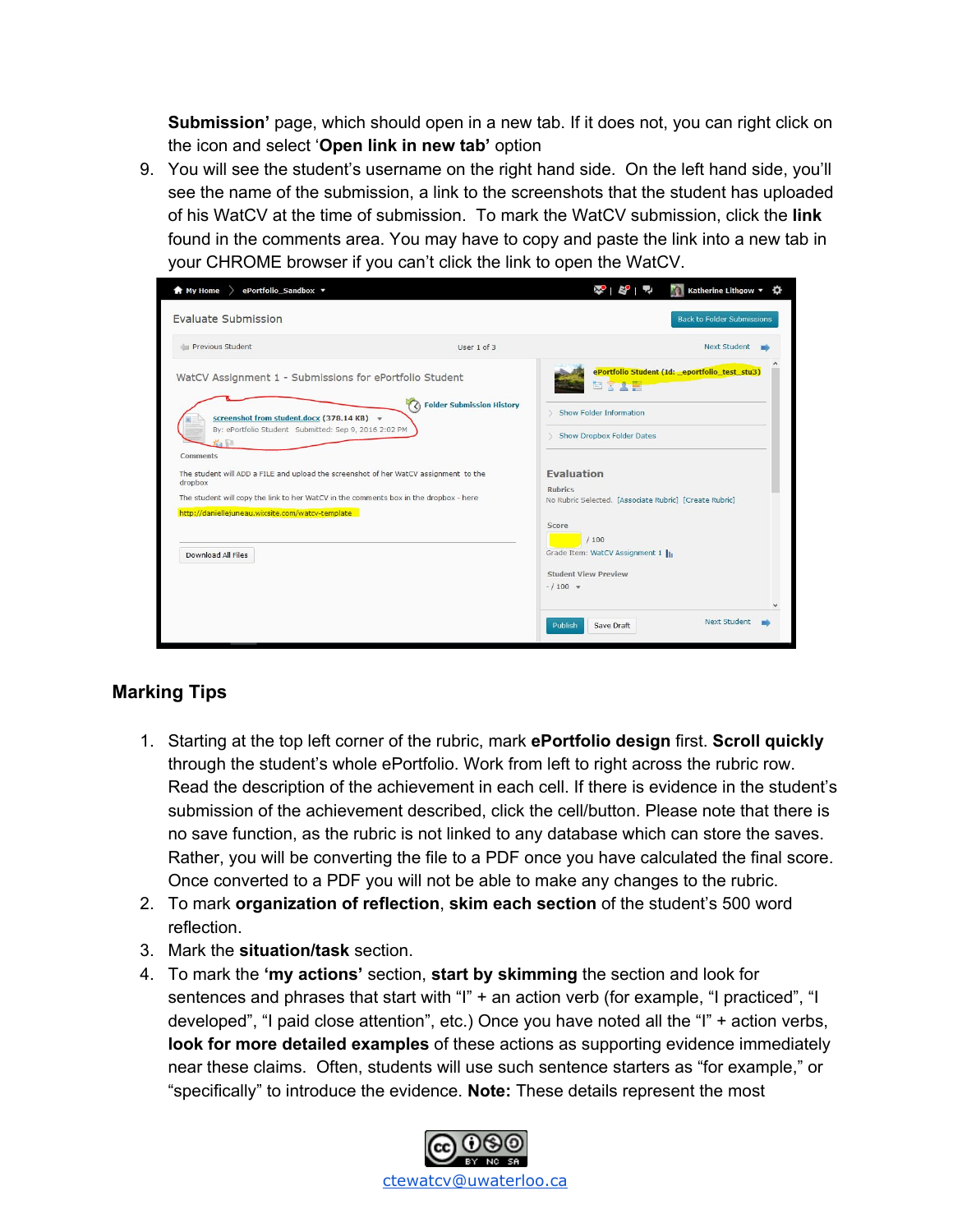sophisticated and persuasive articulation of skills, and are weighted as '5'/ A-level achievement in the 'my actions' row. They represent the core mastery of students' ability to recognize and articulate professional skills, and add an 'authentic' voice to the reflection. Reading these, you should feel as if you now know something new and unique about the student.

#### **Note on common errors**:

- Students sometimes announce that they will discuss one skill/ behaviour and then elaborate a different skill/ behaviour in the 'my action' section. If your student has confused the skill/behaviour/action alignment, do not click off 'gives enough detail to show that the actions all illustrate the professional behaviour' (out of 3) in the 'my actions' section.
- Students often need to become more aware how to separate what the team has done from their own contribution, particularly when they write about the teamwork skill. If you read more "we" than "I" statements, do not click off 'describes actions that were taken independently' (out of 2) in the 'my actions' section.
- 5. Mark the **result** section.
- 6. Review your marks for the **situation/task**, **my actions**, and **result** sections.
- 7. You will now be able to mark **writing**, **digital artifact supporting the reflection, and editing and proofreading** very quickly.
- 8. After you have finished marking the submission, save it to a folder on your computer by clicking **PRINT PDF**. The **Destination** should indicate **Save as PDF**. If it doesn't, click the **CHANGE** button, and select **Save as PDF** from the options available.

We recommend using the following naming convention:

WatCVassignmentnumber\_studentusername\_grade\_markerinitials

# <span id="page-5-0"></span>**Entering Grades**

- 1. Return to the '**Evaluate Submission'** tab.
- 2. Enter the student's score in the blank area under **SCORE**.
- 3. Upload the completed rubric by clicking the **Add a File** button located below the **Feedback area** located below the area where you entered the score. Find the completed rubric on your computer, select it and **click Add.**